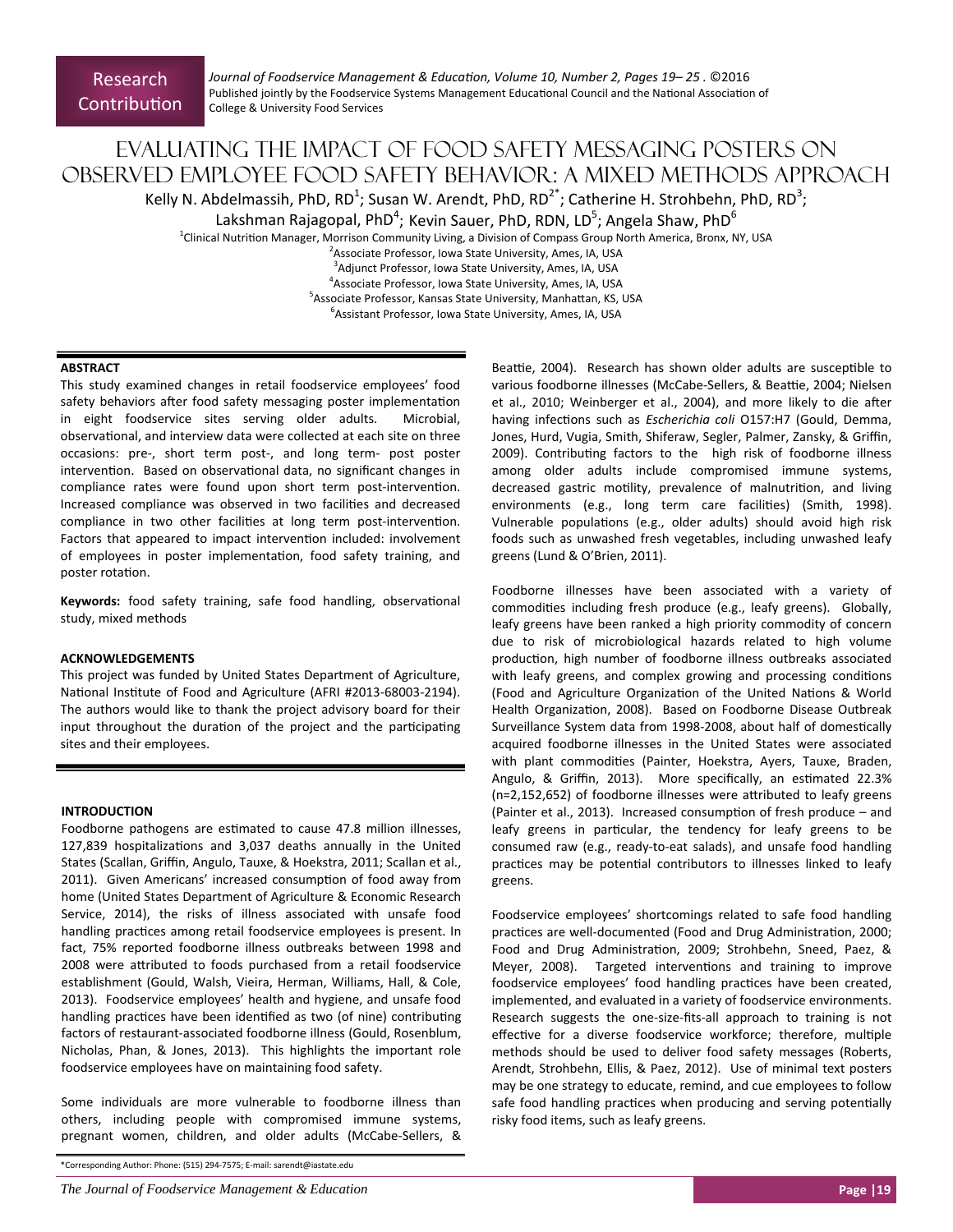## **Statement of Purpose**

The purpose of this research project was to examine leafy green handling practices of retail foodservice employees serving older adults; and to use that information to develop, implement, and evaluate a food safety messaging intervention to improve safe food handling practices. The study was multifaceted, involving microbiological analysis of leafy greens and contact surfaces (data not presented); development and evaluation of food safety messaging and implementation materials; analysis of observed employee food safety behaviors; and analysis of interviews with employees about their food safety behaviors. The focus of this manuscript is to answer the research questions: 1) Did observed employee food safety behaviors improve post-intervention (after food safety messaging posters were implemented)? 2) What factors contributed to changes in observed food safety behaviors post-intervention? Both observational and interview data were integrated to address these research questions. Other findings from the research project, such as the microbial data, are reported elsewhere.

## **MATERIALS AND METHODS**

#### **Research design**

A three‐phase design was implemented to address the overall goal of developing effective food safety messaging for use in retail foodservice environments. In the first phase, a convenience sample of foodservice operations serving the elderly located in two states were visited (n=8). At that first visit, observations (of both employees and operations) were made and interviews were conducted. Observations were done when the employee was preparing and serving raw leafy green menu items, Validated assessment forms (Sneed, Strohbehn, & Gilmore, 2004; Strohbehn et al., 2008) which included 134 items, were used to record data about operational aspects (i.e. food safety messaging, standard operating procedures regarding leafy greens, facility design and equipment), however emphasized employee behavior when preparing leafy greens (i.e. hand hygiene, glove use, utensil use). Employees (n=16) were interviewed about their observed food handling behaviors. Researchers used an interview guide, however additional questions were asked during the interviews based on observed behaviors. For example, if an employee washed heads of lettuce before cutting them, the researcher asked why the lettuce was washed before cutting. Likewise, if a behavior was observed that was not in compliance, the researcher asked employees why an action was not taken. Researchers hand recorded responses.

Additionally, microbial data of both leafy greens and contact surfaces were collected but results are reported elsewhere. In brief, all samples were negaƟve for *Listeria monocytogenes*, *Escherichia coli* O157 and *Staphylococcus aureus* tests; aerobic plate counts and coliform counts were not significantly different before and after intervention ( $P$  <0.05). After intervention, fecal coliforms counts in samples of leafy greens from hospitals and restaurants were significantly lower than before intervention ( $P < 0.0004$ ) (Roy, Shaw, Rajagopal, Strohbehn, Arendt, & Sauer, 2016).

Informed by the first phase results, the second phase involved development, evaluation and dissemination of visual-based, minimaltext, food safety messaging posters to each of the eight sites. The posters conveyed both leafy green handling and general food safety messages; the full set of posters can be viewed and downloaded from www.iowafoodsafety.org. The effectiveness of the intervention (i.e. food safety messaging poster implementation) was assessed in the third phase by collecting microbial, observational and interview data again at each of two post-intervention visits. The short term postintervention visit occurred one month after poster implementation and the long term post-intervention visit occurred after three months of poster implementation. Comparisons were made between preintervention (phase one) data and post-intervention (phase three) data to assess effectiveness of the food safety messaging intervention

#### **Site and participant selection**

A purposeful sample of eight foodservice operations (two hospitals, two long term care facilities, two assisted living facilities, two restaurants) were included in the study. Matched facilities in two Midwestern states (i.e. one hospital in each state) were selected. Visits coincided with menus where at least one raw leafy green product was served to ensure researchers could observe and interview employees who prepared and served leafy greens. Employees who participated in the study were responsible for handling leafy greens (n=16). Foodservice managers (n=11) were also interviewed on two occasions post-intervention (at one month and after three months). Institutional Review Board approval and human subject consent was obtained for this study.

#### **Data analysis**

Compliance rates were examined to determine whether observed food safety behaviors improved post-intervention. Rates were computed as the number of observational items (i.e. behaviors) in compliance divided by the total number of items observed at each visit. In effect, when converted to a percentage, rates indicate percentage of food safety behaviors observed in compliance. The rates were computed for each site visit (pre-intervention, short-term post-intervention, long term post-intervention) at each of the eight sites (A-H). Chi-square was used to examine differences in compliance rates pre-intervention versus compliance rates short term post-intervention; and compliance rates pre-intervention versus compliance rates long-term post intervention. Statistical Analysis Software (SAS 9.4) was used to run the analyses.

Data from interviews were compiled and then hand coded independently by three researchers. Three researchers agreed upon codes and themes before final analyses were completed. Interview and other observational data are integrated in the following report of results.

## **RESULTS**

#### **Participant and site characteristics**

Efforts were made to interview the same employees at each of the three visits, but because research design requiring coordination of site visits with the menu offerings, time frame constraints for visits, and employee turnover, this was not always possible. Table 1 depicts participants, identified by code names, and their demographic characteristics. Sixteen foodservice employees participated in the study, six of whom were interviewed and observed at more than one site visit. Most employees (n=13; 81.25%) worked full time. Employees represented a wide range of experience in foodservice operations, ranging from less than one year to 37 years of experience (average 15.4 years). Time worked in the current operation varied greatly as well, with employment at the current site ranging from two months to 32 years, with an average of 9.1 years tenure.

#### **StaƟsƟcal analyses**

Figure 1 illustrates trends in compliance rates between pre‐ intervention, short term post-intervention, and long term postintervention visits at each of the eight facilities involved in the study. No significant differences were noted in compliance rates short term post-intervention as compared to pre-intervention (Table 2). Statistically significant differences in compliance rates between preintervention and long term post-intervention visits were noted for four facilities (Table 3). Positive change (or increased compliance)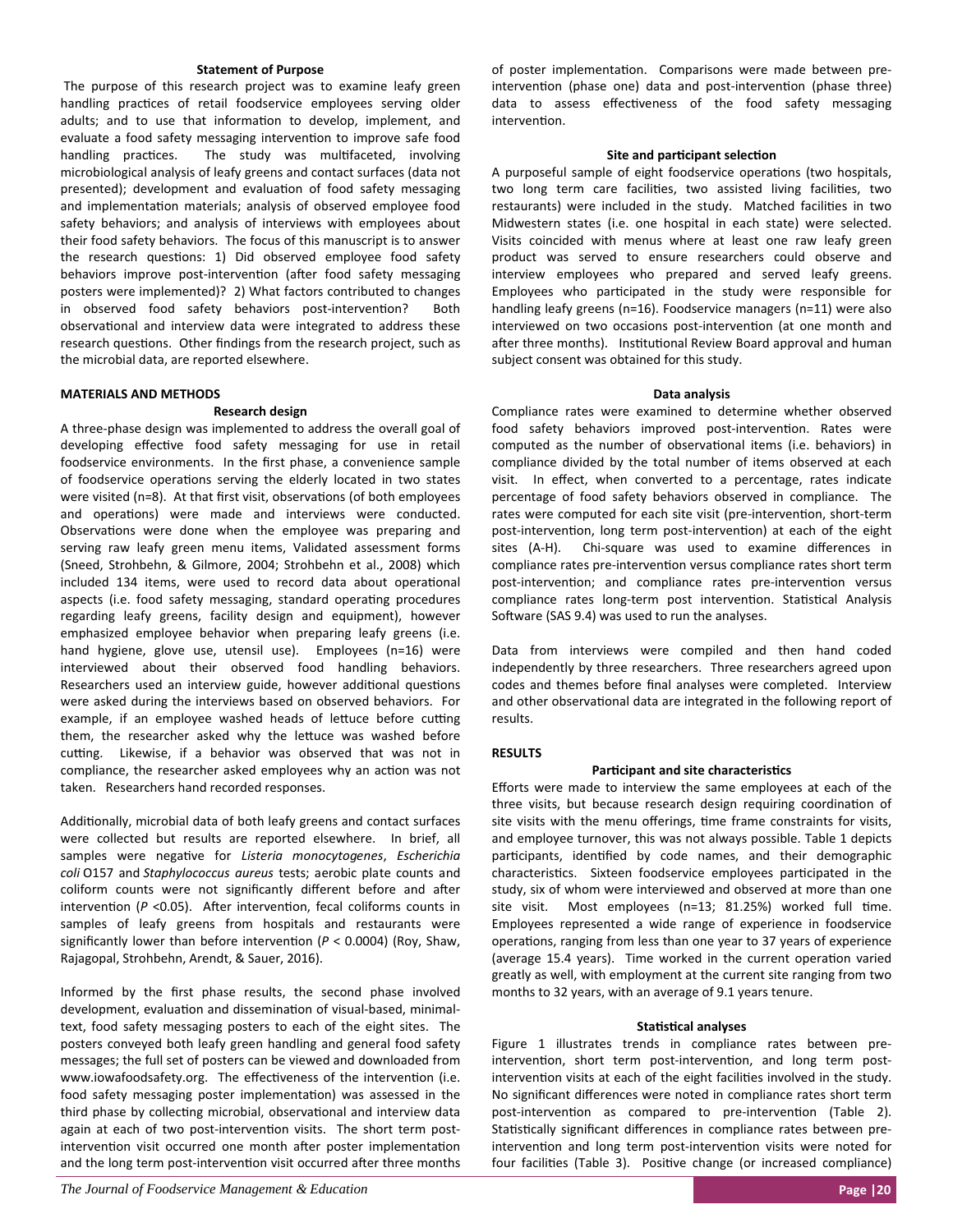| Table 1: Study Participant Demographic Data |                   |               |                                      |                              |                   |               |                                      |                             |                   |                 |                                      |                   |
|---------------------------------------------|-------------------|---------------|--------------------------------------|------------------------------|-------------------|---------------|--------------------------------------|-----------------------------|-------------------|-----------------|--------------------------------------|-------------------|
| <b>Pre-intervention</b>                     |                   |               |                                      | Short term post-intervention |                   |               |                                      | Long term post-intervention |                   |                 |                                      |                   |
| Site                                        | Name <sup>1</sup> | <b>Status</b> | Foodservice<br>experience<br>(years) | Tenure<br>(years)            | Name <sup>1</sup> | <b>Status</b> | Foodservice<br>experience<br>(years) | Tenure<br>(years)           | Name <sup>®</sup> | <b>Status</b>   | Foodservice<br>experience<br>(years) | Tenure<br>(years) |
| A                                           | Abbie             | <b>FT</b>     | 37                                   | 32                           | Mary              | FT            | 21                                   | 11                          | Abbie             | *               | $\ast$                               | *                 |
| В                                           | <b>Buelah</b>     | FТ            | 17                                   | 14                           | <b>Buelah</b>     | $\ast$        | $*$                                  | $\ast$                      | Yvonne            | FT              | 19                                   | 19                |
| C                                           | Candy             | FT            | 27                                   | 22                           | Kate              | PT            | 8                                    | C.<br>∠                     | Kate              | $\ast$          | *                                    | $\ast$            |
| D                                           | Daisy             | FT            | 10                                   | 3                            | John              | <b>FT</b>     | 5                                    | .67                         | John              | *               | *                                    | *                 |
| E                                           | Elena             | FT            | ⇁                                    | 0.8                          | Elena             | $\ast$        | $*$                                  | $\ast$                      | Elena             | $\ast$          | *                                    | *                 |
| F.                                          | Fiona             | FT            | 10                                   | 6                            | David             | <b>FT</b>     | 25                                   | 20                          | Donna             | FT <sup>'</sup> | 10                                   |                   |
| G                                           | Gayle             | <b>FT</b>     | 25                                   | 3                            | Gayle             | $\ast$        | $\ast$                               | $\ast$                      | Gayle             | $\ast$          | $\ast$                               | *                 |
| н                                           | Hailev            | FT            | 22                                   |                              | Kyle              | PT            |                                      | .5                          | Denise            | PT              | $\leq 1$                             | .17               |

 $1$  Pseudonyms have been used to maintain the privacy of the respondents

 $2$ FT = full time, PT = part time; \*employee interviewed at previous site visit.

was observed in two facilities and negative change (decreased compliance) was observed in two facilities. In the next section, each of these cases are discussed in depth.

## **IntegraƟon of observaƟonal and interview data**

Significant changes post-intervention (compared to pre-intervention) were noted for four sites: A, B, C, and F. The following discussion integrates the statistical results with qualitative results (e.g., interview and observation) to address the research questions.

**Site A:** For Site A (a hospital), the long term post-intervention compliance rate (91%) was significantly higher than the pre‐ intervention compliance rate (77%, p=0.019). Two different employees were interviewed and observed at Site A. Specifically, "Abbie" participated during the pre-intervention and long term post intervention site visit; while "Mary" participated in the second site



**Figure 1:** Observed food safety behavior compliance rates by site visit

*The Journal of Foodservice Management & Education* **Page |21 <b>Page |21 Page |21 Page |21 Page |21 Page |21 Page |21 Page |21 Page |21 Page |21 Page |21 Page |21 Page |21 Page |21 Page |21 Page** 

visit. Both had substantial experience working in foodservice (37 years and 21 years, respectively) and had worked at Site A for more than ten years (32 years and 11 years, respectively). Abbie had received more formal food safety training through the ServSafe® Certification program and experience as a certified dietary manager whereas Mary was not ServSafe® Certified, but had participated in the organization's food safety training. Though there was a small change between pre-intervention (when Abbie was observed) and short term post-intervention compliance rates (when Mary was observed), it was not significant (0.77, 0.82, respectively;  $p=0.4640$ ). Note the same person was observed at pre-intervention and long term postintervention visits which yielded a significant positive change in compliance rates. Also, a change in management occurred after the short term post-intervention site visit. This occurred after poster implementation.

The foodservice manager implemented the food safety messaging posters by first discussing the posters with employees at an in‐service meeting, and then receiving employee input as to which posters should be displayed in the facility. When interviewed about the posters, this manager indicated "Posters are nice and look nice… employees helped pick the posters to display. They [employees] felt involved." The act of involving stakeholders in making decisions that potentially impact them is termed participatory decision making. Participatory decision making has been widely studied across disciplines (Ananda, 2007; Irvin, & Stansbury, 2004; Parchman, Zeber, & Palmer, 2010; Severt, Xie, & Dipietro, 2007). Organizations are complex systems in a constant state of change because they must adapt and evolve in response to both internal and external forces. Participatory decision making can be a vehicle to enhance existing connections between people and tasks, as well as establish new connections (Ashmos, Duchon, McDaniel, & Huonker, 2002). The byproducts of establishing these connections between people and tasks include the exchange of specialized information as well as

| Table 2: Analysis of Pre-Intervention and Short Term Post- |
|------------------------------------------------------------|
| <b>Intervention Compliance Rates</b>                       |
|                                                            |

|      |                  | Short term post- |            |         |
|------|------------------|------------------|------------|---------|
|      | Pre-intervention | intervention     |            |         |
| Site | compliance rate  | compliance rate  | Chi Square | p-value |
| Α    | 0.77             | 0.82             | 0.5362     | 0.4640  |
| B    | 0.89             | 0.86             | 0.4451     | 0.5047  |
| C    | 0.79             | 0.84             | 0.8669     | 0.3518  |
| D    | 0.63             | 0.50             | 3.7148     | 0.0539  |
| E    | 0.74             | 0.67             | 1.4928     | 0.2218  |
| F    | 0.81             | 0.74             | 1.5677     | 0.2105  |
| G    | 0.60             | 0.63             | 0.3710     | 0.5424  |
| н    | 0.64             | 0.54             | 2.5356     | 0.1113  |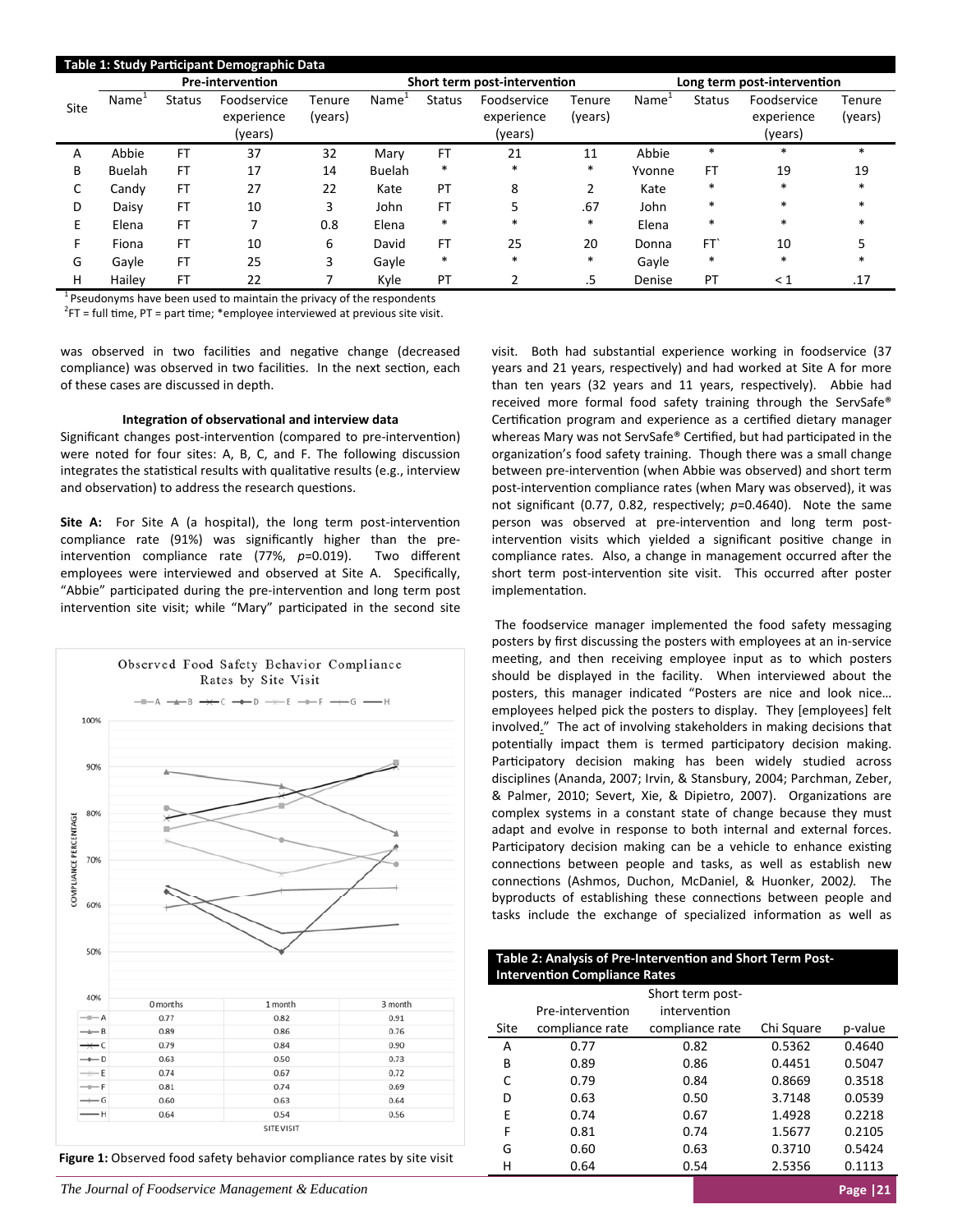# **Table 3: Analysis of Pre‐IntervenƟon and Long Term Post‐ Intervention Compliance Rates**

| Site | Pre-intervention<br>compliance rate | Long term post-<br>intervention<br>compliance rate | Chi square | p-value   |
|------|-------------------------------------|----------------------------------------------------|------------|-----------|
| A    | 0.77                                | 0.91                                               | 5.5229     | $0.0188*$ |
| B    | 0.89                                | 0.76                                               | 6.0188     | $0.0142*$ |
| C    | 0.79                                | 0.90                                               | 5.2941     | $0.0214*$ |
| D    | 0.63                                | 0.73                                               | 2.3478     | 0.1255    |
| E    | 0.74                                | 0.72                                               | 0.1007     | 0.7510    |
| F    | 0.81                                | 0.69                                               | 4.5672     | $0.0326*$ |
| G    | 0.60                                | 0.64                                               | 0.5099     | 0.4752    |
| н    | 0.64                                | 0.56                                               | 1.6997     | 0.1923    |

\*Statistically significant at p < .05 level

commentary and discussion of the meaning of that information  $$ both of which contribute to an amplified effect of the information (Ashmos et al., 2002).

When the Site A foodservice manager involved employees in the implementation of food safety messaging posters, employees were provided the opportunity to make connections with each other, and with the information (food safety messages). Involving employees in selection of the posters likely yielded discussion of the food safety messages, thereby amplifying the impact of the information as compared to if posters had been hung without discussion. Additionally, Abbie's food safety training may have provided a foundation for knowledge, and the posters served as a reminder for safe food handling practices. These factors may have contributed to the significant positive change in behavior compliance noted at the long term post-intervention visit.

**Site B:** Conversely, for Site B (a long term care facility), the long term post-intervention compliance rate (76%) was significantly lower than the pre‐intervenƟon compliance rate (89%*, p*=0.014). The negative change in compliance rates may be attributed to changes in personnel during the study – including the employee interviewed/ observed and the manager. Posters were displayed on the communications and safety bulletin board and remained there throughout the study period. Managers at participating sites were asked by the research team to rotate food safety messaging posters as a strategy to call attention to posters and increase exposure to different food safety messages. This strategy was not implemented at Site B.

At the initial visit, there appeared to be a positive food safety culture established as evidenced by daily "safety huddles" with all kitchen employees. The term "organizational culture" refers to the shared beliefs and values which govern the way things are done in an organization (Ungku Zainal Abidin, Arendt, & Strohbehn, 2014); in foodservice operations, food safety culture refers to "the way we do things [food safety] around here" (Yiannis, 2009, p. 12) and is a component of the cultural constructs of the organization. Yiannis, vice president of food safety at Walmart, noted "There is no question that an organization's culture influences how it does safety. The organization's culture will influence how individuals within the group think about safety, their attitudes toward safety, their willingness to openly discuss safety concerns and share differing opinions, and, in general, the emphasis they place on safety" (Yiannis, 2009, p. 13).

Leadership plays a crucial role in establishing and maintaining a positive food safety culture as it is best implemented when initiated at the top and flows down (Yiannis, 2009). Before the short term post‐ intervention visit, Site B had a change in foodservice managers. The food safety messages were implemented at this site, the then‐ manager called attention to the posters during the safety huddle. Four posters were implemented and remained on display through the duration of the study. Though the compliance rate did not improve short term post intervention, the positive food safety culture was maintained despite the change in management personnel as evidenced by no significant change between pre-intervention and short term post-intervention visits (89% at pre-intervention, 86% at short term post-intervention,  $p=0.5047$ ). It is possible the newer manager at this site did not effectively maintain the previously established food safety culture, or the manager's focus was elsewhere. Either of which may have impacted the long term significant decrease in observed food safety behavior compliance rate.

Perhaps a more plausible explanation is that the negative change in compliance rates may be attributed to observation of different employees. "Buelah," was interviewed/observed during pre‐ intervention and short term post-intervention visits, while "Yvonne" was interviewed/observed during the long term post-intervention visit. No significant change was noted between the two visits at which Buelah was observed/interviewed. Buelah was a full time employee: 17 years of experience in foodservice; 14 years of experience in current operation; 17 years of experience handling leafy greens; and ServSafe® certified. It was apparent Buelah had internalized knowledge gained from formal food safety training and that the knowledge she had served as a form of motivation for safe food handling behaviors. When asked why gloves were used when handling leafy greens, she said, "For [this state], prepared food/ready‐ to-eat food, you must use gloves," and that "It is a ready-to-eat food so we need to use gloves." Buelah exhibited awareness for cross contamination as she was observed cleaning the sink before washing leafy greens in a colander. When asked about this procedure, she indicated lots of different foods were handled in that work area, so she washed sink as a precaution. Research has shown formal food safety training courses can have positive impact on attitudes, awareness (knowledge), and appreciation for food safety behaviors, though these benefits may or may not translate to actual behaviors (Brannon, York, Roberts, Shanklin, & Howells, 2009). Based on Buelah's rationale for following certain safe food handling behaviors, the formal training she received appeared to have a positive impact on her behaviors.

The behavior compliance rate was significantly lower at the long term post intervention visit, when Yvonne was observed/interviewed. Yvonne was a full time employee with 19 years of experience in long term care, and 10 years of experience at the current operation. Yvonne had no formal food safety training; her coworker taught her how to handle leafy greens when she first started. Yvonne had several years of experience working in non-commercial foodservice operations, however this experience may not have had an impact on food safety behaviors in the absence of formal food safety training. Experience alone may not yield sufficient knowledge or appreciation for handling food safely (Brannon et al. 2009). On two separate occasions, when Yvonne was asked why safe food handling behaviors were followed it was indicated she simply followed the instructions of management. Specifically, when asked why gloves were worn Yvonne reported, "They told me to  $-1$  don't know why." And when asked about cleaning and sanitizing procedures, Yvonne said, "Supervisor told me about this."

**Site C:** Implementation of the food safety messaging posters appeared effective at Site C. Compliance rates post-intervention were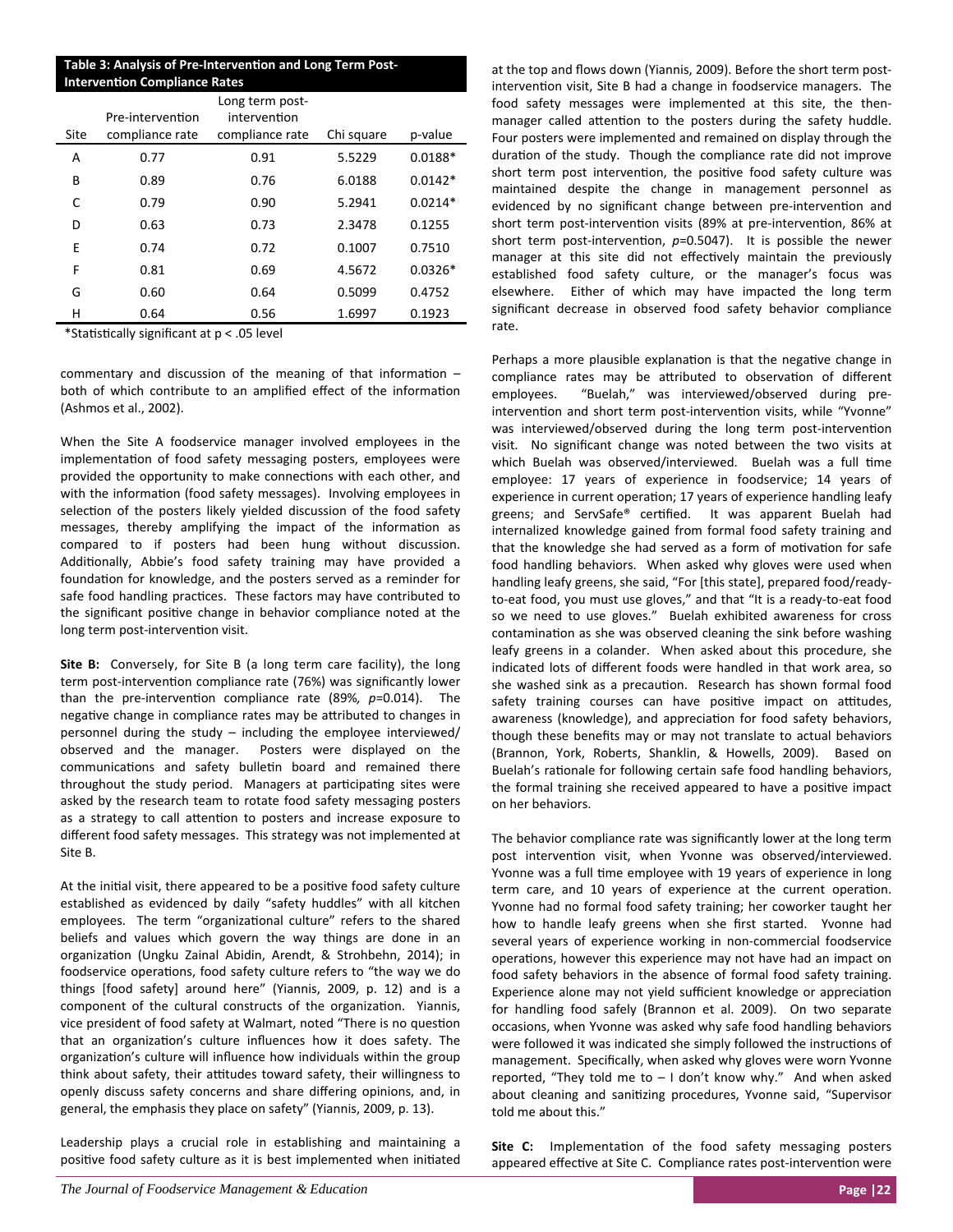significantly better than compliance rates pre-intervention at Site C, an assisted living facility. The long term post-intervention compliance rate (90%) was significantly higher than the pre-intervention compliance rate (79%, p=0.021). Contrary to Site A, which utilized participatory decision making during the implementation process, this positive outcome was achieved without managers taking any additional measures during poster implementation. That is, posters were simply selected by the manager and displayed in the facility, without announcement or employee input.

"Candy" was interviewed and observed at the pre-intervention visit whereas "Kate" was interviewed at both short and long term postintervention visits. Candy was a full time employee who had worked at the operation for 22 years, with a total of 27 years foodservice experience. Her responsibilities since hire included preparing leafy greens. Candy was ServSafe® certified, and had also received basic food safety training as part of her Certified Dietary Manager requirements. Kate was a part time employee who had been working in various foodservice operations (e.g., restaurants, university dining, retirement community) for eight years. She had received ServSafe® certification as part of a college class.

Studies have shown foodservice managers and employees with food safety certifications, such as ServSafe®, had greater knowledge than those without food safety certifications (Brown et al., 2014; Lynch, Elledge, Griffith, & Boatright, 2003). Though knowledge does not always result in desired behaviors, knowledge can serve as a motivator for behaviors. Furthermore, combining ServSafe® training with food safety interventions has been shown to yield better employee food safety behaviors, as illustrated in a recent study. York et al. (2014) investigated the relative effectiveness of ServSafe® training, a targeted on-site intervention (including providing thermometers, incentive program, and persuasive signs), and a combination of both ServSafe® training and the intervention. When examining overall food safety behavior compliance rates, the group of employees who received the ServSafe® training only performed similarly to the group who received the intervention only. However, the group that received both Servsafe® training and the intervention had a higher compliance rate score than the intervention only group (York et al, 2014). These results illustrated the effectiveness of combining an on-site intervention with formal food safety training methods.

Similar to the York, et al. (2014) study, the combination of Site C participants' ServSafe® certification training and the food safety messaging intervention may have contributed to the positive changes in food safety compliance rates observed.

Site F: Despite implementation of the food safety messaging posters, food safety behavior compliance rates decreased post‐ intervention at Site F, a long term care facility. Specifically, the long term post-intervention compliance rate (69%) was significantly lower than the pre-intervention compliance rate (81%, p=0.033). This decline in compliance rates may be due to participant changes during the study.

Three different employees from Site F participated in the study: "Fiona" during pre-intervention visit, "David" at short term postintervention visit; "Donna" at long term post-intervention visit. Fiona was a full time employee with 10 years foodservice experience. She had worked in the current operation for six years and had been responsible for preparing leafy greens throughout the duration. Fiona received some general training when she started and stated the following, "...about how to handle things. Mostly, how to keep

lettuce looking fresh and stuff for the customer. We talk about food safety about once a year. It's really important." David was a full time employee with 25 years foodservice experience. He had worked at the current operation for about 20 years and had been responsible for preparing leafy greens during that entire time. David had not received training specifically for produce handling; he said, "We pretty much just know what to do, you know keep stuff clean and don't make people sick." There was a decline in compliance rate between the pre-intervention visit with Fiona (0.81) and the short term post-intervention visit with David (0.74), however this change was not significant (p=0.215).

At the long term post-intervention visit, the foodservice manager commented, "several new staff were hired since your last visit." Donna, who participated in the long term post-intervention visit, was one of those newer employees. She was a full time employee with 10 years of experience in foodservice and had worked at the operation about two months when she participated in the study. She had been responsible for preparation of leafy greens since her hire. When asked about food safety training, Donna indicated she had "a little training in her Certified Dietary Manager courses."

The lower compliance rates post-intervention may be attributed to employee turnover without opportunity for food safety specific on the job training upon hire. Also, because Donna had not worked in the operation throughout the duration of the study, her exposure to the food safety messaging posters may not have been as great. The effect associated with the novelty of "new" posters being hung may not be as great because posters were already implemented upon hire.

**Other sites:** Compliance rates for Sites D and H (both restaurants) were consistently among the lowest in comparison to other sites. This may be attributed to lack of knowledge about safe handling of leafy greens, and lack of motivation to change food safety behaviors. Employees (n=5) from these two sites indicated a lack of training on how to handle leafy greens. "Hailey," who worked at Site H, reported, "on the first day we get some general sanitation training. We don't really do anything specific to produce, it is broad." "John" and "Daisy," from Site D, were taught how to handle leafy greens by a previous chef. A manager at Site D commented the poster content showed "some discrepancy with current thinking" particularly related to the practice of re-washing bagged lettuce. At the initial site visit, an employee was observed rewashing bagged leafy greens. Despite implementation of task-specific food safety messaging poster (i.e. Bagged Leafy Greens Do's and Don'ts) in the facility, an employee was observed improperly re-washing bagged leafy greens at the long term post-intervention visit as well. Though the intervention directly addressed a misconception presumably passed from one employee to another via informal on‐the‐job training, behavior change was not realized. Managers play an essential role in training, monitoring, and enforcing employees' safe food handling behaviors (Food and Drug Administration, 2009). These management roles are increasingly important when employee turnover is evident as well.

In addition to Sites D and H, food safety messaging posters did not appear to change observed food safety compliance rates long term at Site E (a hospital) or G (an assisted living facility). Though the difference was not significant, compliance rates decreased postintervention for each of these sites despite the fact the same employees were observed throughout the duration of the study. Researchers noted employees who participated in consecutive site visits appeared more familiar with the protocol, comfortable with researchers, and relaxed at the latter site visits. Characteristic of the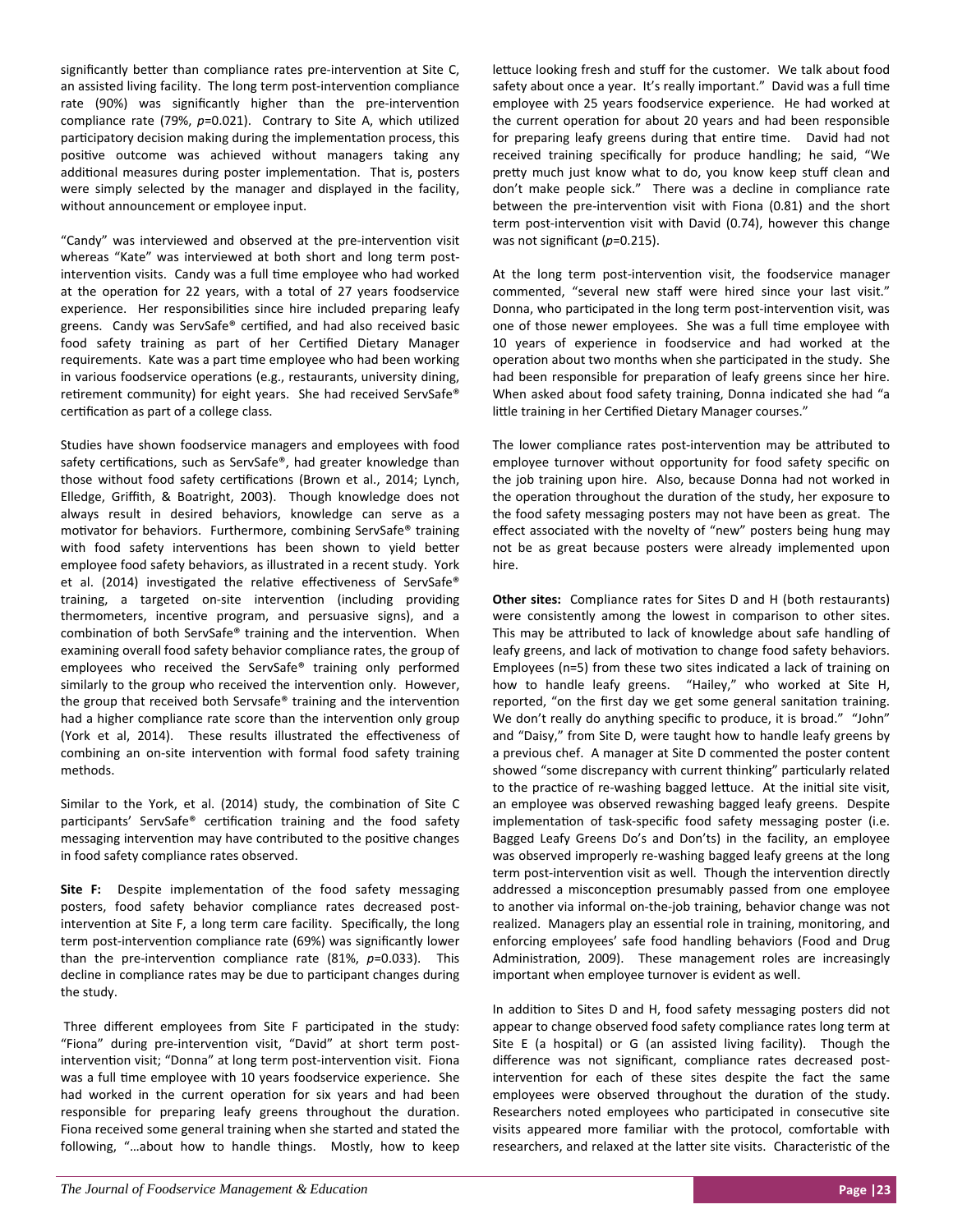Hawthorne effect, employees' participation in the study itself may have altered their behaviors  $-$  especially at the initial site visit. Knowing they were being observed, employees may have behaved differently at the initial site visit thereby not accurately reflecting dayto‐day behaviors. However, as the study progressed and employees became more relaxed with the research protocol, their observed food safety behaviors may have been more reflective of the norm.

# **DISCUSSION**

The purpose of this inquiry was to examine changes in employee food safety behavior after food safety messages were implemented in foodservice operations serving older adults. Significant changes were detected for four of the foodservice operations; two of which were positive and two negative. Coupling statistical (chi square) data with qualitative observational and interview data for each of the four cases showing significant changes yielded several implications for industry professionals.

In the case of Site A, positive changes in employee food safety behaviors were observed post-intervention. The then-manager involved employees in the selection and implementation of posters. This participatory decision making process may have amplified the impact of the food safety messages. The effect of letting employees connect with the messages, and each other in the participatory decision making process may have negated the potential effect of having change in management during the study (assuming the change in management may have negatively impacted compliance rate). Therefore, we suggest industry professionals involve employees in this process as it appeared to heighten interaction with the subject matter, and with each other, which can support positive behavioral outcomes. The effect of peer interactions on food safety behaviors in the workplace has not been reported in the literature, and poses an opportunity for future research.

Study findings illustrate the fact that no single intervention will remedy all deficits in employee food safety behaviors. Visual‐based, minimal-text, food safety messages can serve as tools for education and/or re-iteration. As illustrated in the case of Site C, even if employees have received food safety training previously, onsite food safety messaging interventions can still be helpful to influence food safety behaviors. Posted food safety messages serve as reminders of previous knowledge in the case of foodservice employees who have formal food safety training. Future studies may investigate whether the impact of the food safety messages differ among employees with previous formal food safety training and those without previous training. Food safety messages provide visual cues when strategically placed in food preparation areas. Further, the visual-based nature of the posters allowed for those with limited literacy to understand the message. Researchers suggested periodic rotation of the posters to ensure food safety messages did not become ordinary (and ineffective) to employees. Periodic poster rotation can help keep employees' attention, capitalizing on the effect of the visual cue.

The same participant was observed/interviewed at all three site visits for only two sites (E and G). This added complexity to the comparison of pre-intervention and post-intervention food safety compliance rates given that variability in the data may be attributed to employeerelated factors as opposed to the intervention itself. Because site visit schedules were driven by facility menus and inability to coordinate employee schedules or control turnover, researchers could not ensure consistency in employee participation at any given site. However, researchers have considered differences among study participants in the report of results in an effort to minimize this limitation.

# **REFERENCES**

- Ananda, J. (2007). Implementing participatory decision making in forest planning. *Environmental Management, 39,* 534‐544.
- Ashmos, D. P., Duchon, D., McDaniel, R. R. Jr., Huonker. J. W. (2002). What a mess! Participation as a simple managerial rule to "complexify" organizaƟons. *Journal of Management Studies, 39,* 189‐206.
- Brannon, L. A., York, V. K., Roberts, K. R., Shanklin, C. W., & Howells, A. D. (2009). Appreciation of food safety practices based on level of experience. *Journal of Foodservice Business Research, 12,* 134‐154.
- Brown, L. G., Le, B., Wong, M. R., Reimann, D., Nicholas, D., Faw, B., . . . & Selman, C. A. (2014). Restaurant manager and worker food safety cerƟficaƟon and knowledge. *Foodborne Pathogens and Disease, 11,* 835‐ 843. doi:10.1089/fpd.2014.1787
- Food and Agriculture Organization of the United Nations, World Health Organization (2008). Microbiological hazards in fresh fruits and vegetables. Meeting Report from the FAO and WHO expert meeting. Retrieved from http://www.who.int/foodsafety/publications/micro/MRA\_14\_JEMRA.pdf.
- Food and Drug Administration. (2000). Report of the FDA retail food program database of foodborne illness risk factors. Retrieved from http:// www.fda.gov/downloads/food/guidanceregulation/ucm123546.pdf
- Food and Drug Administration. (2009). FDA report on the occurrence of foodborne illness risk factors in selected institutional foodservice, restaurant, and retail food store facility types. Retrieved from http:// www.fda.gov/downloads/Food/FoodSafety/RetailFoodProtection/ FoodborneIllnessandRiskFactorReducƟon/RetailFoodRiskFactorStudies/ UCM224682.pdf
- Gould, L. H., Demma, L., Jones, T. F., Hurd, S., Vugia, D. J., Smith, K., Shiferaw, B., Segler, S., Palmer, A., Zansky, S., & Griffin, P.M. (2009). Hemolytic uremic syndrome and death in persons with *Escherichia coli* O157:H7 infection, foodborne diseases active surveillance network sites, 2000-2006. *Clinical InfecƟous Diseases, 49,* 480‐485. doi: 10.1086/644621
- Gould, L. H., Rosenblum, I., Nicholas, D., Phan, Q., & Jones, T. F. (2013). Contributing factors in restaurant-associated foodborne disease outbreaks, FoodNet sites, 2006 and 2007. *Journal of Food ProtecƟon 76,* 1824‐1828. doi: 10.4315/0362‐028X.JFP‐13‐037
- Gould, L. H., Walsh, K. A., Vieira, A. R., Herman, K., Williams, I. T., Hall, A. J., & Cole, D. (2013). Surveillance for foodborne disease outbreaks – United States, 1998‐2008. *Centers for Disease Control and PrevenƟon Morbidity and Mortality Weekly Report Surveillance Summaries. 62*, 1‐34. Retrieved from hƩp://www.cdc.gov/mmwr/pdf/ss/ss6202.pdf
- Irvin, R. A., & Stansbury, J. (2004). Citizen participation in decision making: Is it worth the effort? *Public AdministraƟon Review, 64,* 55‐65. doi: 10.1111/ j.1540‐6210.2004.00346.x
- Lund, B. M., & O'Brien, S. J. (2011). The occurrence and prevention of foodborne disease in vulnerable people. *Foodborne Pathogens and Diseases, 8,* 961‐973. doi: doi:10.1089/fpd.2011.0860.
- Lynch, R. A., Elledge, B. L., Griffith, C. C., & Boatright, D. T. (2003). A comparison of food safety knowledge among restaurant managers, by source of training and experience, in Oklahoma County, Oklahoma. *Journal of Environmental Health, 66,* 9‐14.
- McCabe-Sellers, B. J., & Beattie, S. E. (2004). Food safety: Emerging trends in foodborne illness surveillance and prevenƟon. *Journal of the American DieteƟc AssociaƟon, 104,* 1708‐1717.
- Nielsen, H., Hansen, K. K., Gradel, K. O., Kristensen, B., Ejlertsen, T., Ostergaard, C., & Schonheyder, H. C. (2010). Bacteraemia as a result of Campylobacter species: A population-based study of epidemiology and clinical risk factors. *Clinical Microbiology and InfecƟon, 16,* 57‐61. doi: 10.1111/j.1469‐0691.2009.02900.x
- Painter, J. A., Hoekstra, R. M., Ayers, T., Tauxe, R. V., Braden, C. R., Angulo, F. J., & Griffin, P. M. (2013). Attribution of foodborne illnesses, hospitalizations, and deaths to food commodities by using outbreak data, United States, 1998‐2008. *Emerging InfecƟous Diseases, 19,* 407‐415. doi:10.3201/eid1903.111866
- Parchman, M. L., Zeber, J. E., & Palmer, R. F. (2010). Participatory decision making, patient activation, medication adherence, and intermediate clinical outcomes in Type 2 Diabetes: A STARNet study. *Annals of Family Medicine, 8,* 410‐417. doi:10.1370/afm.1161

Roberts, K. R., Arendt, S. W., Strohbehn, C. H., Ellis, J. E., & Paez, P. (2012). Educating future managers to motivate employees to follow food safety pracƟces. *Journal of Foodservice Management and EducaƟon, 6,* 1‐8.

Roy, A., Shaw, A., Rajagopal, L., Strohbehn, C., Arendt, S., & Sauer, K. (2016). Use of minimal text posters to improve the microbial status of leafy